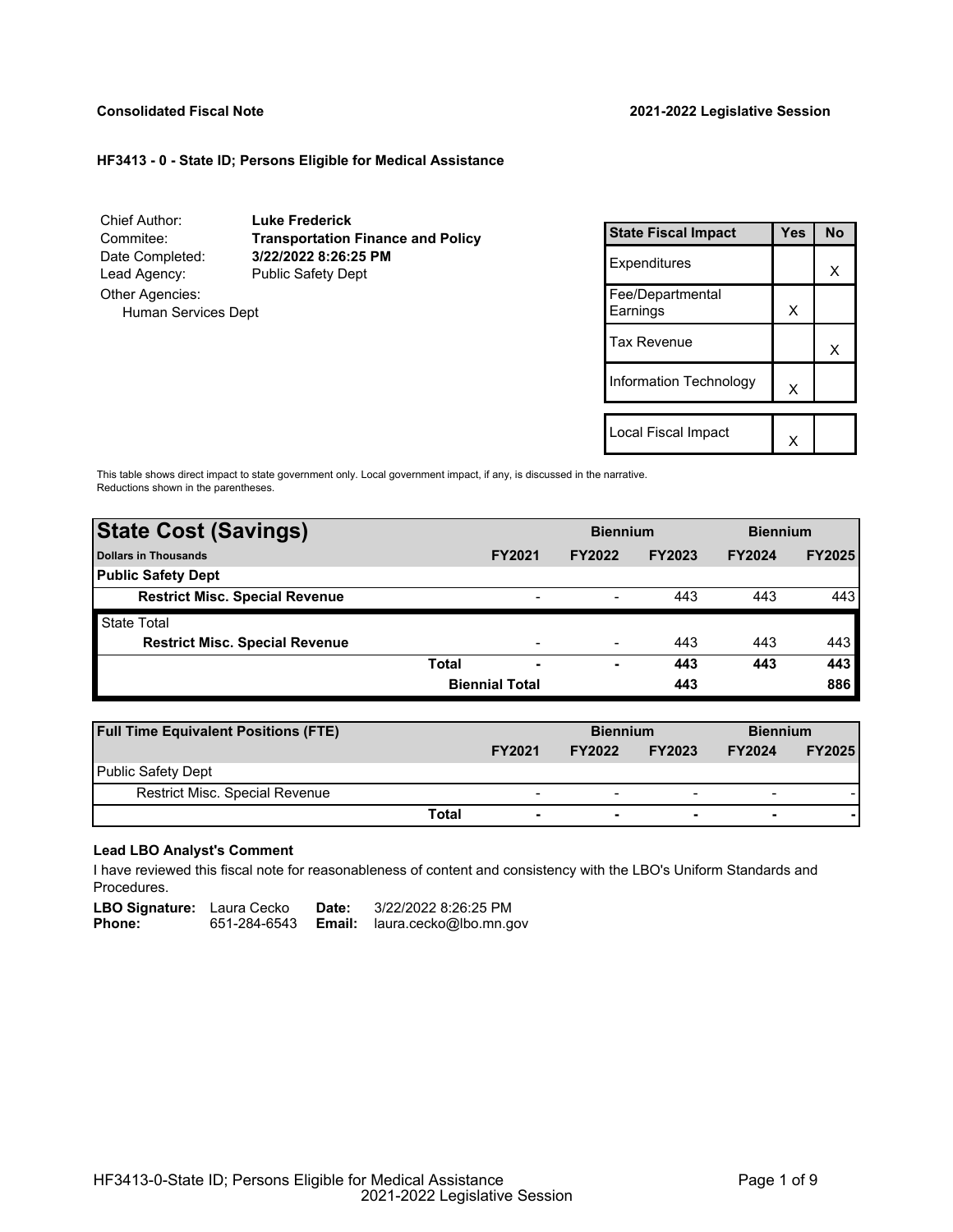# **State Cost (Savings) Calculation Details**

This table shows direct impact to state government only. Local government impact, if any, is discussed in the narrative. Reductions are shown in parentheses.

\*Transfers In/Out and Absorbed Costs are only displayed when reported.

| State Cost (Savings) = 1-2                        |              |                       | <b>Biennium</b> |               | <b>Biennium</b> |               |
|---------------------------------------------------|--------------|-----------------------|-----------------|---------------|-----------------|---------------|
| <b>Dollars in Thousands</b>                       |              | <b>FY2021</b>         | <b>FY2022</b>   | <b>FY2023</b> | <b>FY2024</b>   | <b>FY2025</b> |
| <b>Public Safety Dept</b>                         |              |                       |                 |               |                 |               |
| Restrict Misc. Special Revenue                    |              |                       |                 | 443           | 443             | 443           |
|                                                   | Total        |                       |                 | 443           | 443             | 443           |
|                                                   |              | <b>Biennial Total</b> |                 | 443           |                 | 886           |
| 1 - Expenditures, Absorbed Costs*, Transfers Out* |              |                       |                 |               |                 |               |
| <b>Public Safety Dept</b>                         |              |                       |                 |               |                 |               |
| Restrict Misc. Special Revenue                    |              | -                     |                 |               |                 |               |
|                                                   | <b>Total</b> |                       |                 |               |                 |               |
|                                                   |              | <b>Biennial Total</b> |                 |               |                 |               |
| 2 - Revenues, Transfers In*                       |              |                       |                 |               |                 |               |
| <b>Public Safety Dept</b>                         |              |                       |                 |               |                 |               |
| Restrict Misc. Special Revenue                    |              |                       |                 | (443)         | (443)           | (443)         |
|                                                   | Total        |                       | ۰               | (443)         | (443)           | (443)         |
|                                                   |              | <b>Biennial Total</b> |                 | (443)         |                 | (886)         |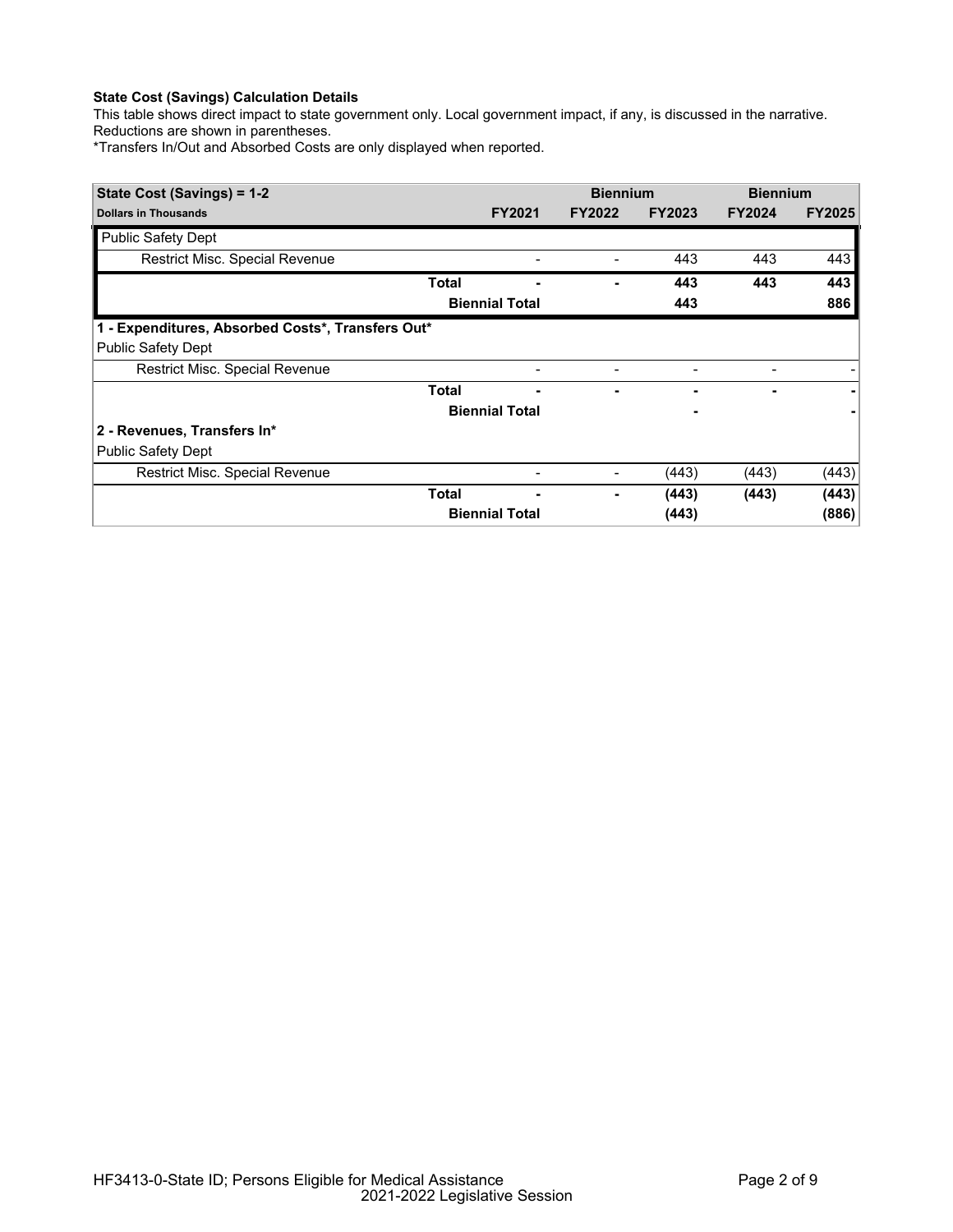# **HF3413 - 0 - State ID; Persons Eligible for Medical Assistance**

| Chief Author:   | <b>Luke Frederick</b>                    |
|-----------------|------------------------------------------|
| Commitee:       | <b>Transportation Finance and Policy</b> |
| Date Completed: | 3/22/2022 8:26:25 PM                     |
| Agency:         | <b>Public Safety Dept</b>                |

| <b>State Fiscal Impact</b>   | <b>Yes</b> | <b>No</b> |
|------------------------------|------------|-----------|
| Expenditures                 |            | x         |
| Fee/Departmental<br>Earnings | X          |           |
| Tax Revenue                  |            | x         |
| Information Technology       | X          |           |
|                              |            |           |
| Local Fiscal Impact          |            |           |

This table shows direct impact to state government only. Local government impact, if any, is discussed in the narrative. Reductions shown in the parentheses.

| <b>State Cost (Savings)</b>           |              |                          | <b>Biennium</b> |               | <b>Biennium</b> |               |
|---------------------------------------|--------------|--------------------------|-----------------|---------------|-----------------|---------------|
| <b>Dollars in Thousands</b>           |              | <b>FY2021</b>            | <b>FY2022</b>   | <b>FY2023</b> | <b>FY2024</b>   | <b>FY2025</b> |
| <b>Restrict Misc. Special Revenue</b> |              | $\overline{\phantom{a}}$ | -               | 443           | 443             | 443           |
|                                       | <b>Total</b> |                          |                 | 443           | 443             | 443           |
|                                       |              | <b>Biennial Total</b>    |                 | 443           |                 | 886           |
|                                       |              |                          |                 |               |                 |               |

| <b>Full Time Equivalent Positions (FTE)</b> |       |                          | <b>Biennium</b> |                          | <b>Biennium</b>          |               |
|---------------------------------------------|-------|--------------------------|-----------------|--------------------------|--------------------------|---------------|
|                                             |       | <b>FY2021</b>            | <b>FY2022</b>   | <b>FY2023</b>            | <b>FY2024</b>            | <b>FY2025</b> |
| Restrict Misc. Special Revenue              |       | -                        |                 | $\overline{\phantom{0}}$ | $\overline{\phantom{0}}$ |               |
|                                             | Total | $\overline{\phantom{0}}$ | ۰               | $\overline{\phantom{0}}$ | $\overline{\phantom{0}}$ |               |

# **LBO Analyst's Comment**

I have reviewed this fiscal note for reasonableness of content and consistency with the LBO's Uniform Standards and Procedures.

| <b>LBO Signature:</b> Laura Cecko |              | Date: | 3/14/2022 4:41:52 PM                 |
|-----------------------------------|--------------|-------|--------------------------------------|
| Phone:                            | 651-284-6543 |       | <b>Email:</b> laura.cecko@lbo.mn.gov |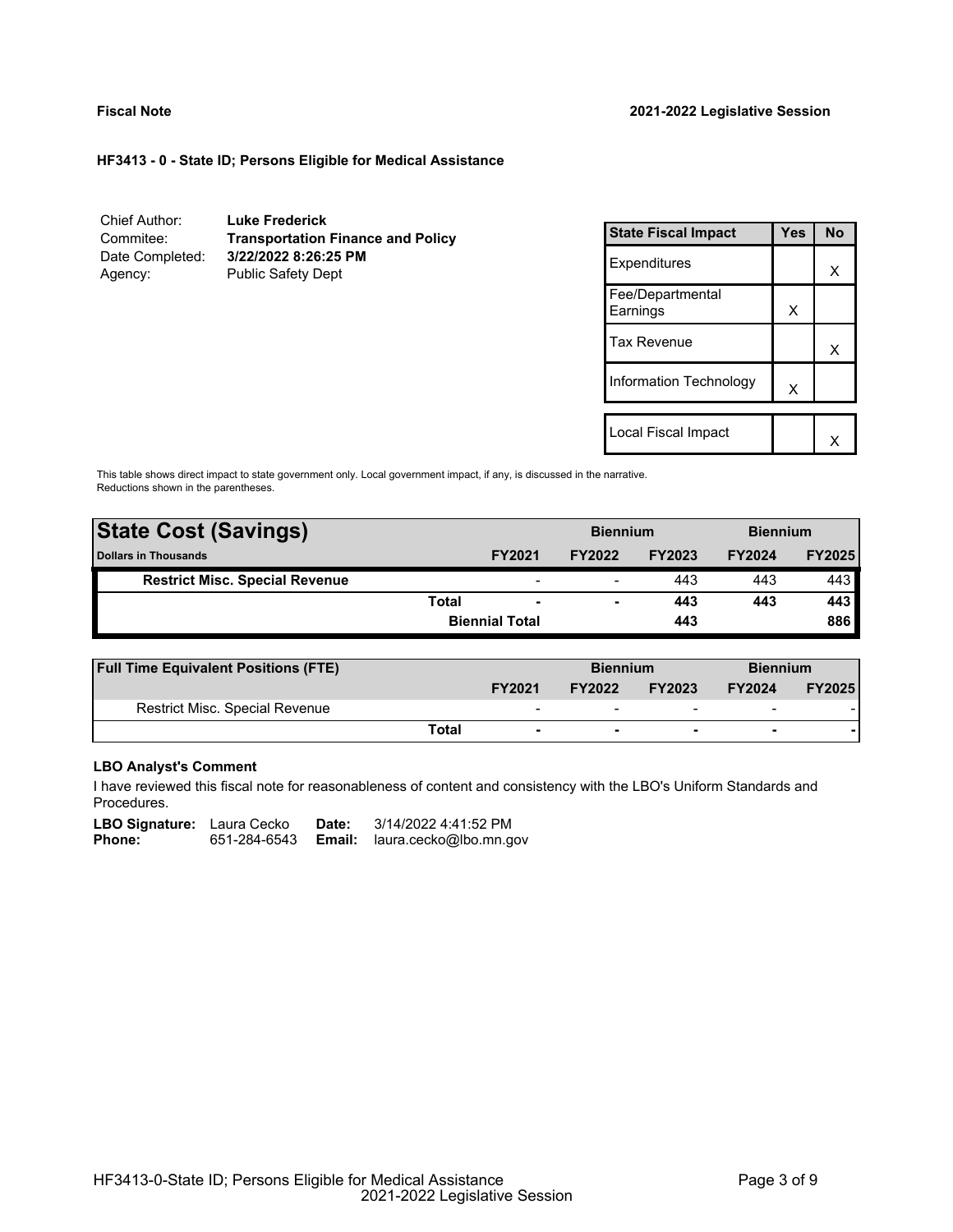# **State Cost (Savings) Calculation Details**

This table shows direct impact to state government only. Local government impact, if any, is discussed in the narrative. Reductions are shown in parentheses.

\*Transfers In/Out and Absorbed Costs are only displayed when reported.

| State Cost (Savings) = 1-2                        |              |                       | <b>Biennium</b> |               | <b>Biennium</b> |               |
|---------------------------------------------------|--------------|-----------------------|-----------------|---------------|-----------------|---------------|
| <b>Dollars in Thousands</b>                       |              | <b>FY2021</b>         | <b>FY2022</b>   | <b>FY2023</b> | <b>FY2024</b>   | <b>FY2025</b> |
| Restrict Misc. Special Revenue                    |              |                       |                 | 443           | 443             | 443           |
|                                                   | <b>Total</b> |                       | -               | 443           | 443             | 443           |
|                                                   |              | <b>Biennial Total</b> |                 | 443           |                 | 886           |
| 1 - Expenditures, Absorbed Costs*, Transfers Out* |              |                       |                 |               |                 |               |
| Restrict Misc. Special Revenue                    |              |                       |                 |               |                 |               |
|                                                   | Total        |                       | ٠               | ٠             | ۰               |               |
|                                                   |              | <b>Biennial Total</b> |                 |               |                 |               |
| 2 - Revenues, Transfers In*                       |              |                       |                 |               |                 |               |
| Restrict Misc. Special Revenue                    |              |                       |                 | (443)         | (443)           | (443)         |
|                                                   | <b>Total</b> | -                     | -               | (443)         | (443)           | (443)         |
|                                                   |              | <b>Biennial Total</b> |                 | (443)         |                 | (886)         |

# **Bill Description**

This bill allows individuals who are eligible for medical assistance and have been treated for a substance use disorder within the last 12 months to receive an identification card or driver's license without payment of fees.

# **Assumptions**

Assume Department of Public Safety Driver and Vehicle Services Division (DPS-DVS) will require written verification from Department of Human Services (DHS) or other agency that receives government funding for medical assistance for substance use disorder treatment demonstrating that the applicant is eligible for fee waiver.

Assume fee waiver to be upon new or renewal of identification card (ID) or driver's license (DL) for Minnesotans who have been treated for a substance use disorder within the last 12 months.

Assume fee waiver includes all fees as described in 171.06, subdivision 2, including new credential fees, renewal fees, duplicate fees, and filing fees, including filing fees charged by Driver's License Agents (DLA).

Assume Enhanced DLs/IDs are not included. Assume the \$15 federal fee per Enhanced credential for radio frequency identification (RFID) technology is not waived.

Assume in FY21, Department of Human Services determined there were 86,781 Minnesotans on medical assistance that were also treated for a substance use disorder in FY21.

Assume 25% of 86,781, participants eligible for the fee waiver apply per year (86,781 x .25 = 21,695).

Assume 77% is the average credential renewal rate based on the current rate of 69% standard credential renewal and 85% REAL ID renewal (69% + 85% ÷ 2 = 77%).

Assume 5% is the average number of new credentials issued per year based on the current rate of 5.3% standard credentials issued and  $4.75\%$  REAL ID credentials issued  $(5.3\% + 4.75\% \div 2 = 5\%).$ 

Assume 82% of the 21,695 eligible applicants would apply for a new, or to renew, a credential (77% + 5% = 82%). Assume 17,790 of eligible applicants apply for or renew a credential. (21,695 x .82 = 17,790)

Assume revenue loss of \$373,590 in credential fees to the Driver's Services Operating Account (DSOA). (17,790 x \$21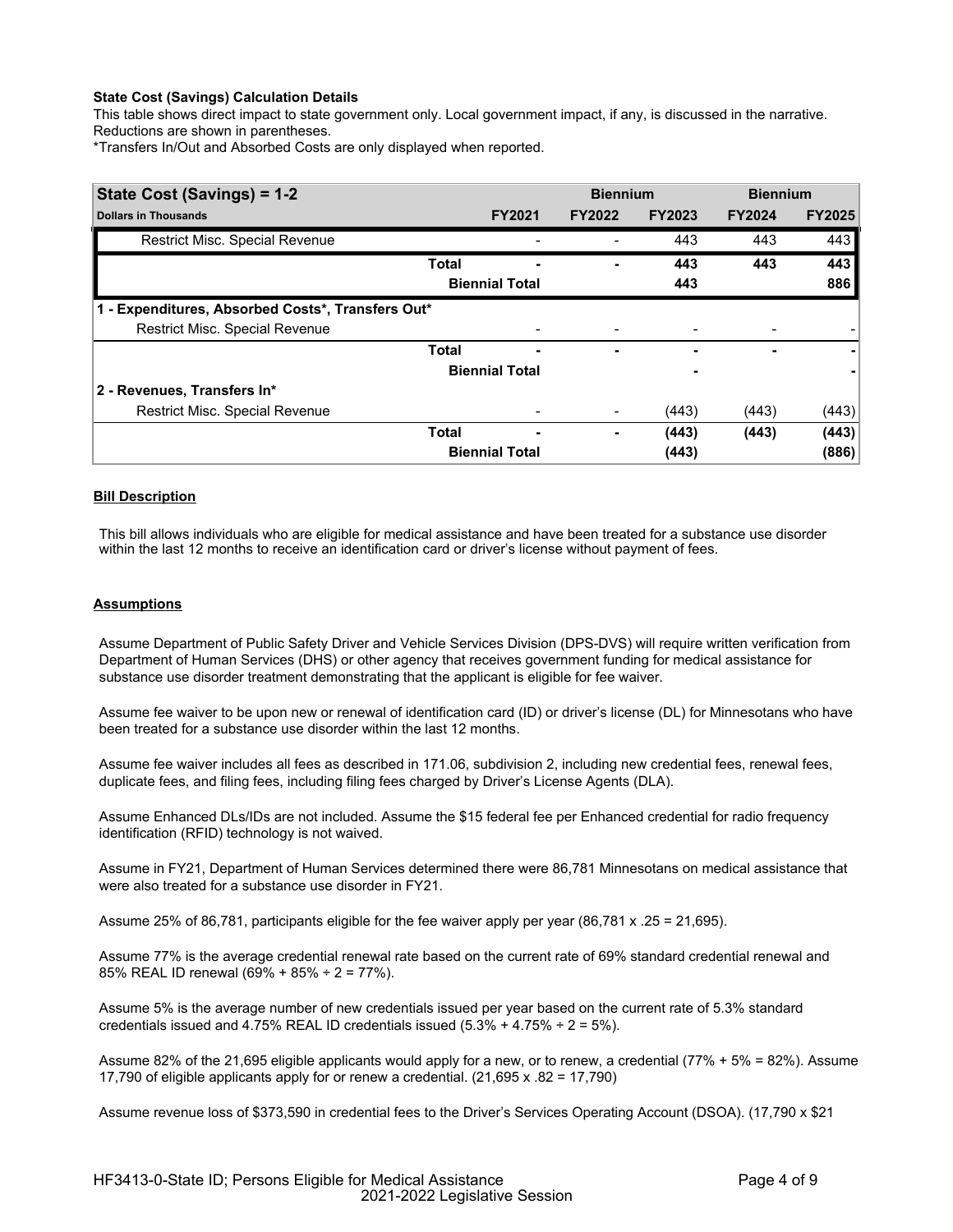# =\$373,590)

Assume 5% of the 21,695 eligible applicants would apply for a duplicate credential for a total of 1,085 duplicate credentials. (21,695 x .05 = 1,085).

Assume revenue loss of \$7,324 in duplicate fees to the DSOA. (1,085 x \$6.75 = \$7,324)

Assume total revenue loss in the DSOA in the amount of \$380,914 in each FY for fees waived under this provision.  $($373,590 + $7,324 = $380,914)$ 

Assume the filing fee of \$8 per credential application is also waived.

Assume 13% of all credential transactions occur at DPS-DVS exam stations with the remaining 87% occurring at DLA locations.

Assume \$19,632 lost revenue in filing fees for DPS-DVS. (18,875 eligible applicants x .13 = 2,454 x \$8 = \$19,632)

Assume the \$2.25 tech surcharge is also waived. Assume loss of \$42,469 to the Driver and Vehicle Services Technology Account. (18,875 eligible applicants x \$2.25 = \$42,469)

Assume an effective date of August 1, 2022.

Assume 2 weeks (80 hours) of MNDRIVE programming cost will be needed to add medical assistance substance use disorder fee waiver option. Assume hourly rate of \$200 for a total programming cost of \$16,000 (80 programming hours x \$200 per hour = \$16,000). Assume programming costs to be absorbed under the current maintenance and support contract with FAST Enterprises, at no additional cost to DVS.

### **Expenditure and/or Revenue Formula**

### FY23 Expenditures

# **Restricted Miscellaneous Special Revenue Fund Driver Services Operating Account**

\$373,590 fees for new, and renewed credentials + \$7,324 in fees for duplicate credentials = \$380,914

2,454 applications at DPS-DVS exam stations x \$8 filing fee = \$19,632 revenue loss in filing fees

Total Revenue loss Restricted Misc. Special Revenue Fund Driver Services Operating Account FY 2023 = (\$400,546)

# **Restricted Miscellaneous Special Revenue Fund Driver and Vehicle Services Technology Account**

18,875 eligible applicants \$2.25 technology fee = \$42,469

Total Revenue loss Restricted Misc. Special Revenue Fund Driver and Vehicle Services Technology Account FY 2023 = (\$42,469)

### FY24 and Beyond Expenditures

### **Restricted Miscellaneous Special Revenue Fund Driver Services Operating Account**

\$373,590 fees for new, and renewed credentials + \$7,324 in fees for duplicate credentials = \$380,914

2,454 applications at DPS-DVS exam stations x \$8 filing fee = \$19,632 revenue loss in filing fees

Total Revenue loss Restricted Misc. Special Revenue Fund Driver Services Operating Account FY 2024 = (\$400,546)

# **Restricted Miscellaneous Special Revenue Fund Driver and Vehicle Services Technology Account**

18,875 eligible applicants \$2.25 technology fee = \$42,469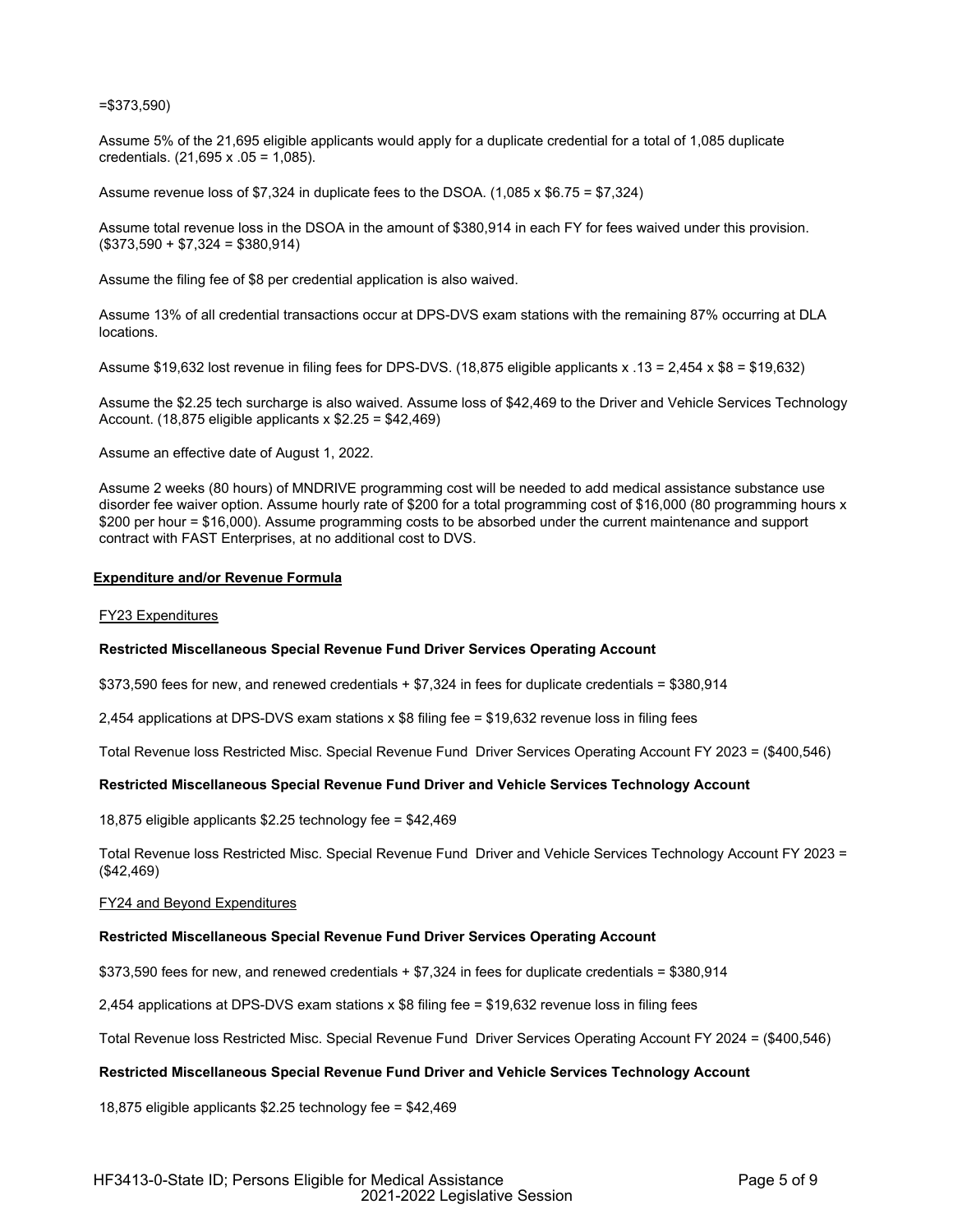Total Revenue loss Restricted Misc. Special Revenue Fund Driver and Vehicle Services Technology Account FY 2024 = (\$42,469)

# **Long-Term Fiscal Considerations**

DPS-DVS is fee based and must take in amounts in fees to cover the operations appropriation. Any reduction in fees generated for the DSOA and Driver and Vehicle Services Technology Account could have impacts to the long-term solvency of these special revenue accounts.

# **Local Fiscal Impact**

# **References/Sources**

**Agency Contact:** Pong Xiong 651-201-7580 **Agency Fiscal Note Coordinator Signature:** Dan Boytim **Date:** 3/14/2022 3:06:05 PM **Phone:** 651-201-7040 **Email:** Dan.Boytim@state.mn.us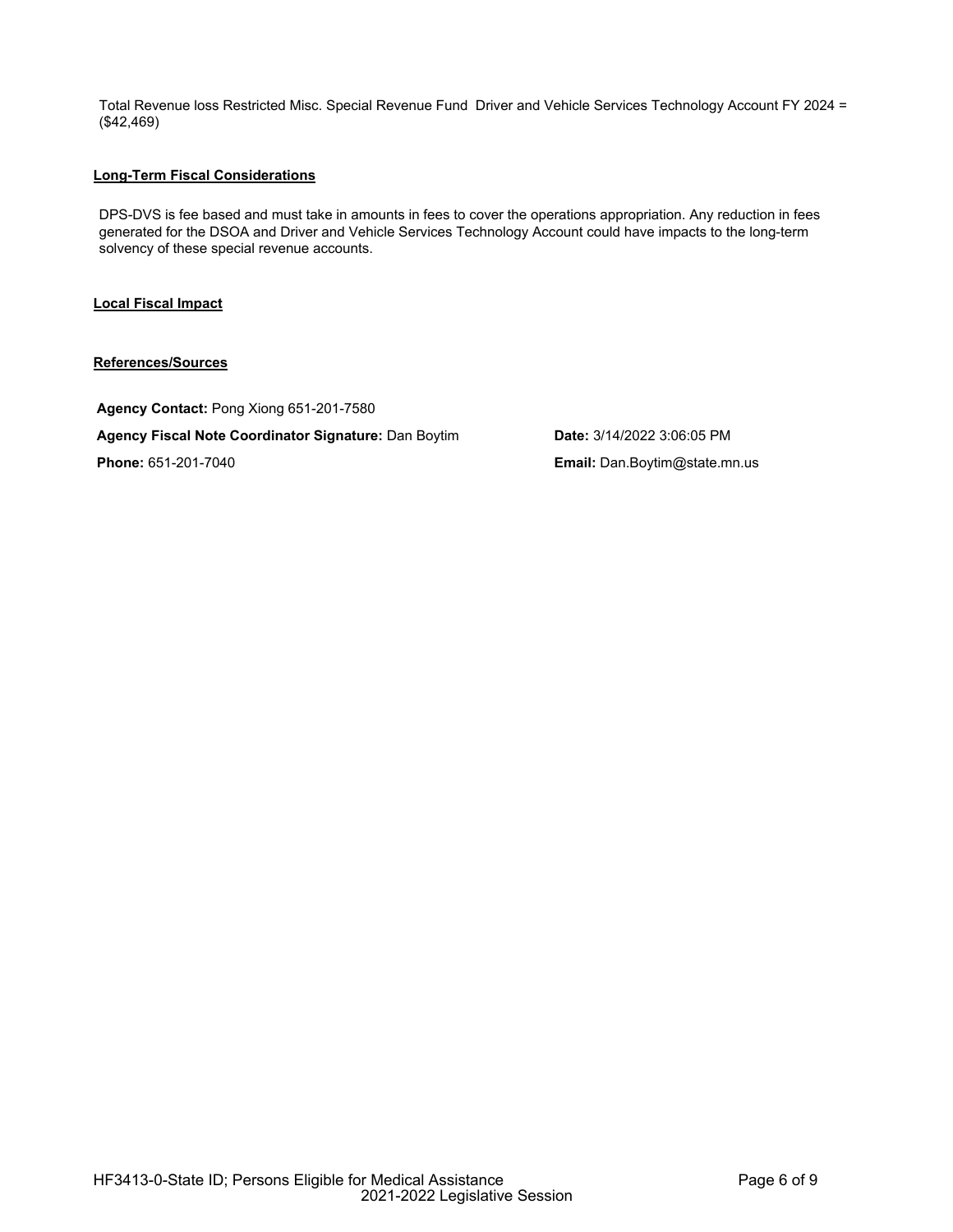# **HF3413 - 0 - State ID; Persons Eligible for Medical Assistance**

| Chief Author:   | <b>Luke Frederick</b>                    |
|-----------------|------------------------------------------|
| Commitee:       | <b>Transportation Finance and Policy</b> |
| Date Completed: | 3/22/2022 8:26:25 PM                     |
| Agency:         | Human Services Dept                      |

| <b>State Fiscal Impact</b>   | Yes | <b>No</b> |
|------------------------------|-----|-----------|
| Expenditures                 |     | x         |
| Fee/Departmental<br>Earnings |     | x         |
| <b>Tax Revenue</b>           |     | x         |
| Information Technology       |     | x         |
| Local Fiscal Impact          |     |           |

This table shows direct impact to state government only. Local government impact, if any, is discussed in the narrative. Reductions shown in the parentheses.

| <b>State Cost (Savings)</b> |                       | <b>Biennium</b> |                          | <b>Biennium</b>          |               |
|-----------------------------|-----------------------|-----------------|--------------------------|--------------------------|---------------|
| <b>Dollars in Thousands</b> | <b>FY2021</b>         | <b>FY2022</b>   | <b>FY2023</b>            | <b>FY2024</b>            | <b>FY2025</b> |
| Total                       |                       |                 | $\overline{\phantom{0}}$ | $\overline{\phantom{0}}$ |               |
|                             | <b>Biennial Total</b> |                 | $\overline{\phantom{0}}$ |                          |               |
|                             |                       |                 |                          |                          |               |

| <b>Full Time Equivalent Positions (FTE)</b> |       |                          | <b>Biennium</b> |                          | <b>Biennium</b> |               |
|---------------------------------------------|-------|--------------------------|-----------------|--------------------------|-----------------|---------------|
|                                             |       | <b>FY2021</b>            | <b>FY2022</b>   | <b>FY2023</b>            | <b>FY2024</b>   | <b>FY2025</b> |
|                                             | Total | $\overline{\phantom{0}}$ |                 | $\overline{\phantom{0}}$ |                 |               |

# **LBO Analyst's Comment**

I have reviewed this fiscal note for reasonableness of content and consistency with the LBO's Uniform Standards and Procedures.

|               | <b>LBO Signature:</b> Steve McDaniel <b>Date:</b> |        | 3/22/2022 8:01:40 PM      |
|---------------|---------------------------------------------------|--------|---------------------------|
| <b>Phone:</b> | 651-284-6437                                      | Email: | steve.mcdaniel@lbo.mn.gov |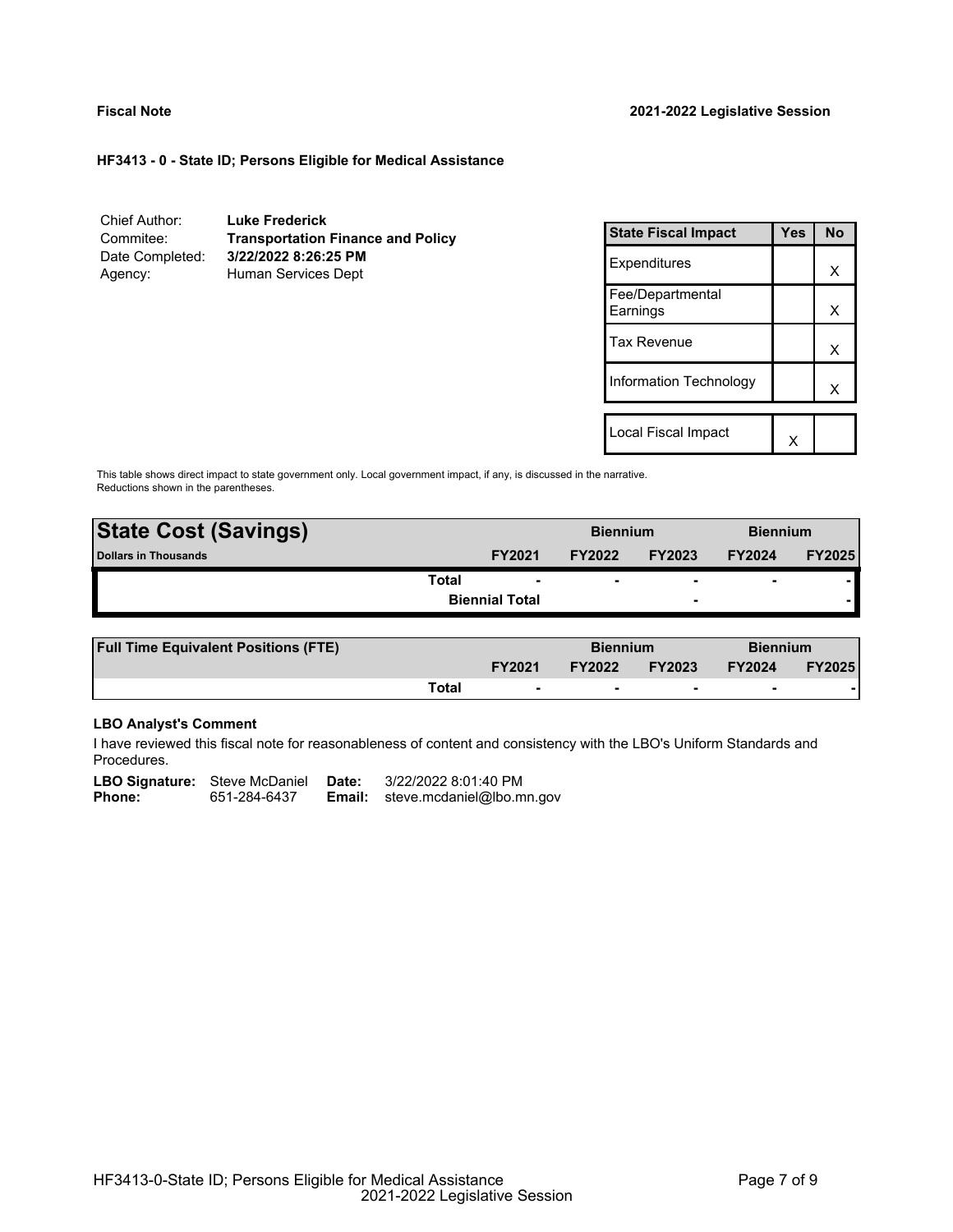# **State Cost (Savings) Calculation Details**

This table shows direct impact to state government only. Local government impact, if any, is discussed in the narrative. Reductions are shown in parentheses.

\*Transfers In/Out and Absorbed Costs are only displayed when reported.

| State Cost (Savings) = 1-2                        |              | <b>Biennium</b>          |               | <b>Biennium</b>          |               |               |
|---------------------------------------------------|--------------|--------------------------|---------------|--------------------------|---------------|---------------|
| <b>Dollars in Thousands</b>                       |              | <b>FY2021</b>            | <b>FY2022</b> | <b>FY2023</b>            | <b>FY2024</b> | <b>FY2025</b> |
|                                                   | <b>Total</b> | -                        |               |                          |               |               |
|                                                   |              | <b>Biennial Total</b>    |               | ۰                        |               |               |
| 1 - Expenditures, Absorbed Costs*, Transfers Out* |              |                          |               |                          |               |               |
|                                                   | <b>Total</b> | $\overline{\phantom{0}}$ | ۰             | $\overline{\phantom{0}}$ | ۰             |               |
|                                                   |              | <b>Biennial Total</b>    |               | ٠                        |               |               |
| 2 - Revenues, Transfers In*                       |              |                          |               |                          |               |               |
|                                                   | <b>Total</b> | -                        | ۰             | ۰                        | ۰             |               |
|                                                   |              | <b>Biennial Total</b>    |               | ۰                        |               | ۰             |

# **Bill Description**

Section 1 requires the commissioner of transportation or driver's license agent to issue an ID card and waive fees to persons who are eligible for Medical Assistance (MA) and have received treatment for substance use disorder (SUD) in the last 12 months as specified.

# **Assumptions**

The Department of Human Services (DHS) assumes that confirmation of MA eligibility and participation is only allowable with the express consent of the enrollee as it is considered Protected Health Information (PHI). DHS also assumes that confirmation of MA eligibility will be conducted by processing entities including tribes and counties, as those entities process eligibility determinations for MA.

SUD treatment data is also PHI, so DHS assumes that any information provided about SUD treatment cannot be shared without the consent of the enrollee. DHS further assumes that the department cannot attest accurate and current substance use disorder treatment information, as providers have up to 12 months to submit claims, and department data would be out-of-date as compared to provider data. This delay in receipt and reporting of current records may result in denial of potentially eligible participants. Thus, DHS assumes that this data must come directly from service providers.

Therefore, no impact to DHS is assumed as a result of this bill.

# **Expenditure and/or Revenue Formula**

# **Long-Term Fiscal Considerations**

# **Local Fiscal Impact**

This bill may create additional work for county and tribal processing entities who are assumed to provide the attestation that the individual is eligible for MA and has received SUD services in the last 12 months.